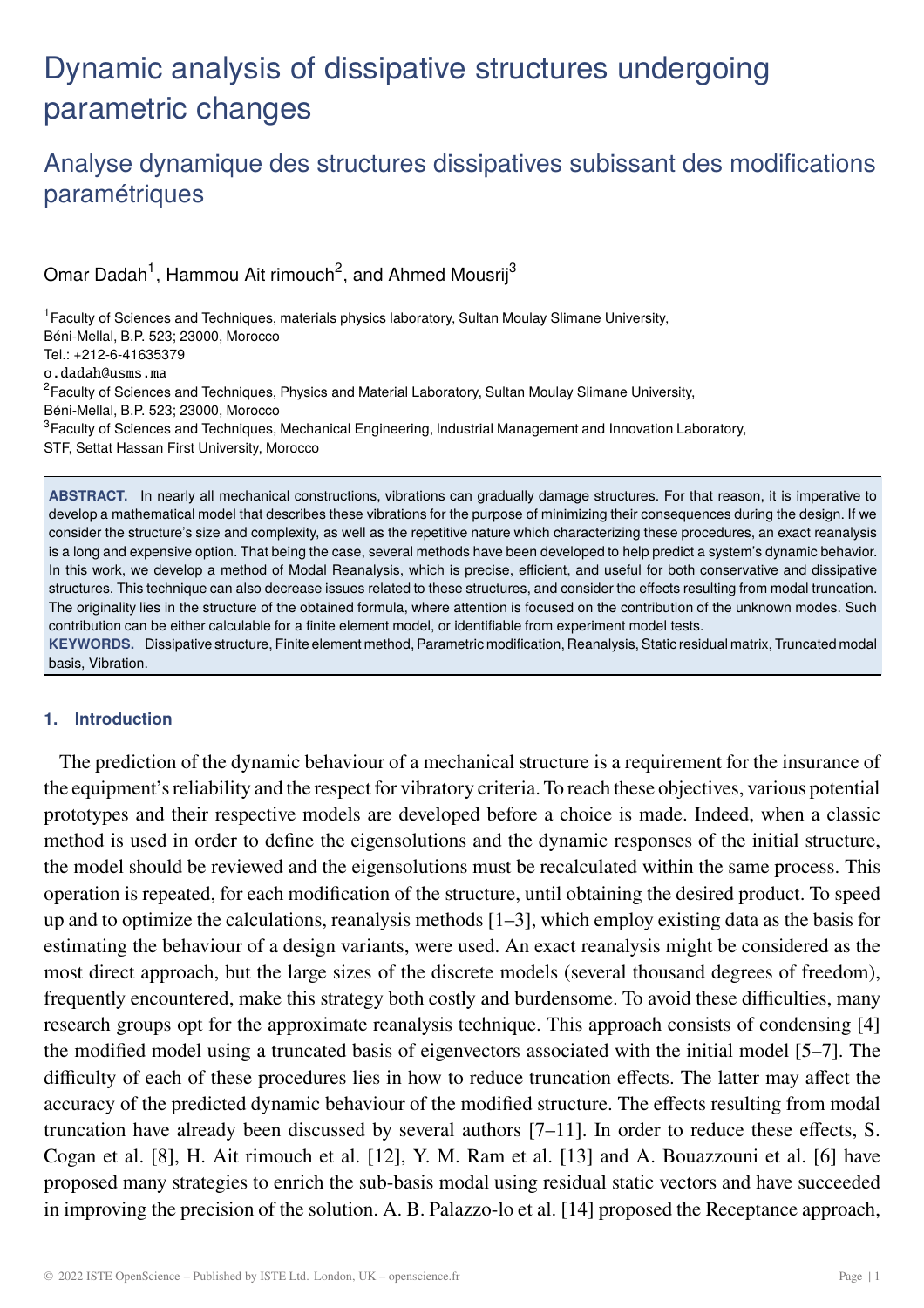usable for systems with large and multiple modifications but only used for undamped structures. Other authors [15–17] presented the effect of the residual terms in a more or less approximate form. Moreover, most of these reanalyses techniques were only used in the case of non-dissipative systems and few of them were considered as the damping in these systems. On the other hand, even though the damping was introduced in the theorical studies [6], [17], it was validated just in conservative structures. In this work, a reanalysis method is proposed using data obtained either from simulation or from the theoretical analysis based on a finite element model of the structure. The novelty of this method lies in the fact that the strategy takes into account, in a very significant manner, the contribution of the unknown modes. This contribution will be represented by the residual flexibility terms of both conservative and dissipative structures with non-proportional damping, which can be determined theoretically; the obtained results were validated by Matlab simulations.

# **2. General assumptions**

In the frequency domain, the autonomous mechanic behavior equation of a dissipative structure can be expressed as follows:

$$
(s_v^2 M + s_v B + K)z_v = 0
$$
 (1)

where K,M, and  $B \in \mathbb{R}^{n,n}$  are respectively the stiffness, the mass and the damping matrices, which are real, symmetric and positive definite, *n* is the total number of degrees of freedom (DOFs);  $s_v \in \mathbb{C}^{n,n}$  and  $z_v \in \mathbb{C}^{n,n}$  are the  $v^{th}$  eigenvalue and eigenvector of the dissipative structure, respectively. The modified structure is characterized by the mass matrix  $\hat{M} = M + \Delta M \in \mathbb{R}^{n,n}$ , stiffness matrix  $\hat{K} = K + \Delta K \in \mathbb{R}^{n,n}$ and the damping matrix  $\hat{B} = B + \Delta B \in \mathbb{R}^{n,n}$ , where  $\Delta M, \Delta K$ , and  $\Delta B$  are the mass, the stiffness, and the damping modification matrices respectively. The modification structure will have the following form:

$$
(\hat{s}_{\nu}^2 \hat{M} + \hat{s}_{\nu} \hat{B} + \hat{K})\hat{z}_{\nu} = 0
$$
\n<sup>(2)</sup>

We are trying to determine eigensolutions  $\hat{s}_v \in \mathbb{C}^{n,n}$  and  $\hat{z}_v \in \mathbb{C}^{n,n}$  of the M.S, knowing the modification introduced and the modal parameters identified from the original structure.

# **3. Conservative structures**

Consider a conservative self-adjoint mechanical structure  $(B = 0)$ , represented by mass and stiffness matrices M and  $K \in \mathbb{R}^{n,n}$ , respectively, both symmetric and positive definite; n is the total number of degrees of freedom (DOFs) of the discrete structural model. Its eigensolutions are regrouped in the modal  $X = [\dots, x, \dots] \in \mathbb{R}^{n,n}$  and the spectral  $\Lambda = diag\{\lambda_{\nu}\}\in \mathbb{R}^{n,n}$  matrices,  $\nu = 1, \dots, n$ , which satisfy the bi-orthogonal relations:

$$
X^T M X = I; X^T K X = \Lambda
$$
\n(3)

where I is the identity matrix. The eigenvalues are ordered by magnitude  $(\lambda_1 \leq \ldots \leq \lambda_n)$ . The modified structure is characterized by the mass matrix  $\hat{M} = M + \Delta M \in \mathbb{R}^{n,n}$ , the stiffness matrix  $\hat{K} = K + \Delta K \in \mathbb{R}^{n,n}$ matrices, where  $\Delta M$  and  $\Delta K$  are the mass, the stiffness modification matrices, respectively. Its eigenvalue problem, in physical coordinates, is given by:

$$
(\hat{K} - \hat{\lambda}_{\nu}\hat{M})\hat{x}_{\nu} = 0; \ \nu = 1, 2, ..., n
$$
\n(4)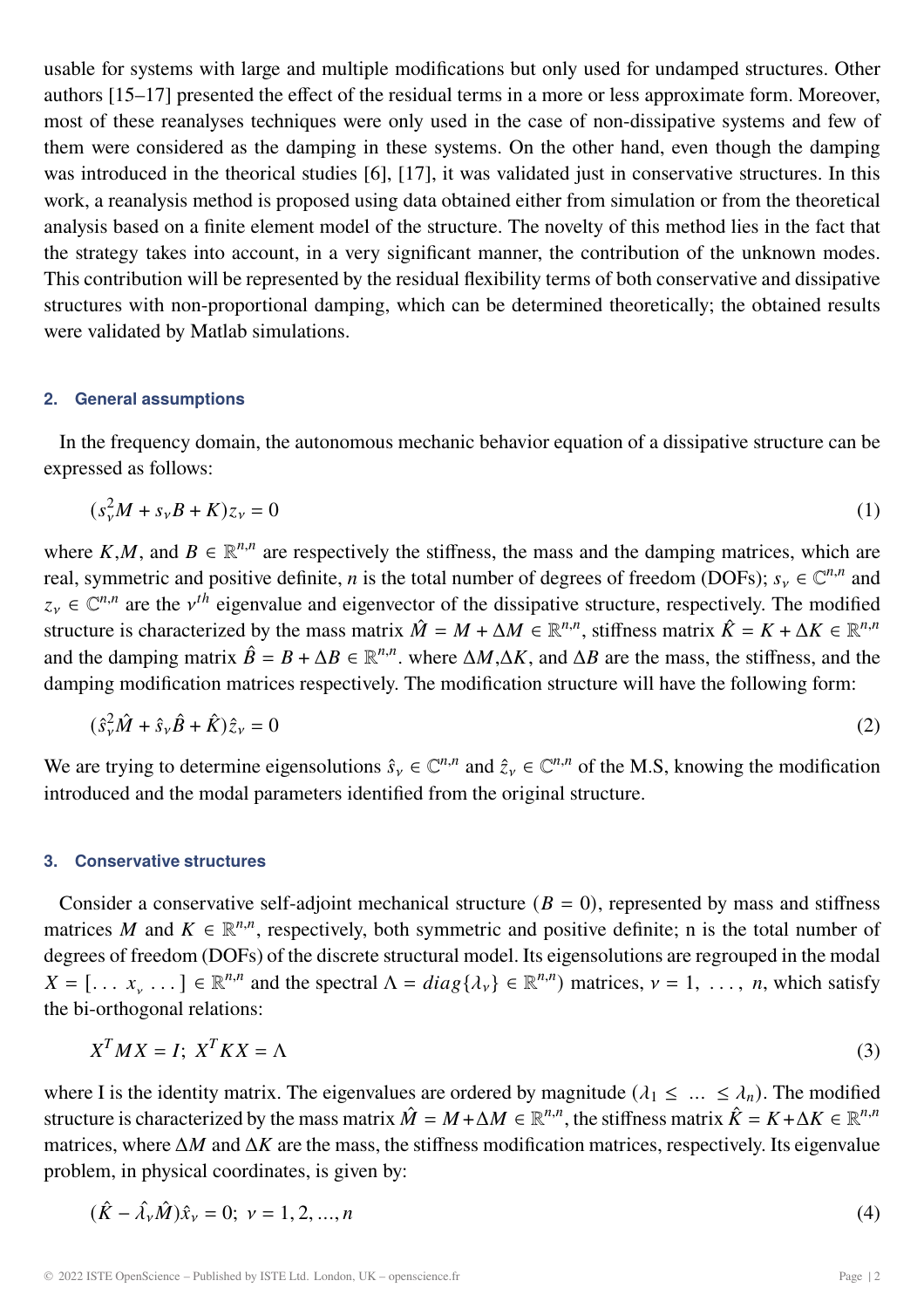where  $\hat{x}_v \in \mathbb{R}^{n,n}$  and  $\lambda_v \in \mathbb{R}^{n,n}$  are the  $v^{th}$  eigenvector and eigenvalue of the modified structure, respectively. It is assumed that the modifications do not alter the order of the system. Eq. (4) can be solved either in the physical space or in the modal one. Most finite element analysis software packages solve this problem in the physical space. To have the eigenvalue problem Eq. (4), in modal coordinates, we consider the following coordinates transformation:

$$
\hat{x}_v = X p_v \tag{5}
$$

where  $p_v$  is the generalized coordinates vector. Equation (5) implies that the eigenvector  $\hat{x}_v$  is written as a linear combination of the *n* eigenvectors of the original structure. Injecting Eq. (5) in Eq. (4) and pre-multiplying by  $X^T$ , we obtain the modal representation of the eigenvalue problem of the modified structure:

$$
[\Lambda + X^T \Delta K X - \hat{\lambda}_V (I + X^T \Delta M X)] p_V = 0
$$
\n(6)

where the orthogonality properties of the modes and shapes in Eq. (3) are used to eliminate the mass and the stiffness matrices of the original structure. The solutions of the previous equation are exact if all the modes of the original structure are used. However, this condition is seldom checked, and the solutions can be only approximate. Hence, the first advantage of the modal representation is that the dynamics of the original structure can be adequately represented by relatively few of its fundamental (lowest frequencies) modes. Moreover, it can be applied in a large variety of experimental and analytical cases. Therefore, our goal is to evaluate the eigensolutions of the modified structure without recourse to an exact and, thus, costly reanalysis. In other words, we would like to search for the best approximate solutions of Eq. (6) by using only the identified modal parameters of the original structure. To distinguish between the identified (subscript 1) and the unknown (subscript 2) portions of the original structure eigenbasis, we partition the full matrices X,  $\Lambda$  and  $p_{v}$  as:

$$
X = \begin{bmatrix} X_1 & X_2 \end{bmatrix}; \ \Lambda = \begin{bmatrix} \Lambda_1 & 0 \\ 0 & \Lambda_2 \end{bmatrix}; \ p_{\nu} = \begin{bmatrix} p_{1\nu} \\ p_{2\nu} \end{bmatrix}
$$
 (7)

where  $X_1 \in \mathbb{R}^{n,n}$  and  $\Lambda_1 = diag\{\lambda_v; v = 1, 2, \ldots, m\}$  are assumed to be known,  $X_2 \in \mathbb{R}^{n,n-m}$  and  $\Lambda_2 = diag\{\lambda_v; v = m+1,\ldots,n\}$  are unknown  $p_{1v} \in \mathbb{R}^{m,n}$  and  $p_{2v} \in \mathbb{R}^{n,n-m}$  *m* is the number of known modes  $(m < n)$ . With this decomposition, Eq. (7) becomes.

$$
\hat{x}_{\nu} = X_1 p_{1\nu} + X_2 p_{2\nu} \tag{8}
$$

In what follows, the es will be of a parametric nature (no size change of the original structure). After using decomposition Eq. (7), Eq. (8) is written as the following solving system:

$$
\begin{cases} [\Delta_1 + X_1^T \Delta \hat{K} X_1 - \hat{\lambda}_\nu (I_1 + X_1^T \Delta \hat{K} X_1)] p_{1\nu} = 0 \\ X_2 p_{2\nu} = -\Phi R_1 (\Delta K - \hat{\lambda}_\nu \Delta M) X_1 p_{1\nu} \end{cases}
$$
(9)

$$
\Phi = \left[I + R_1 \Delta K - \hat{\lambda}_\nu R_1 \hat{M}\right]^{-1} \tag{10}
$$

where  $\Delta \hat{K} = \Delta K \Phi$ ;  $\Delta \hat{M} = \Delta M \Phi + (\Delta K - \hat{\lambda}_v \Delta M) \Phi R_1 M$  and  $R_1 = X_2 \Lambda_2^{-1} X_2^T$ .

The disadvantages of the established equations are that the  $m^{th}$  order eigenvalue problem Eq. (9) is non-linear and the matrices  $\Delta \hat{X}$  and  $\Delta \hat{M}$  may be complicated and costly to evaluate, because they are functions of the inverse matrix Φ.

The latter one contains explicitly the mass matrix M of the original structure and will be calculated for every eigenvalue in the frequency range of interest and for each structural modification. The method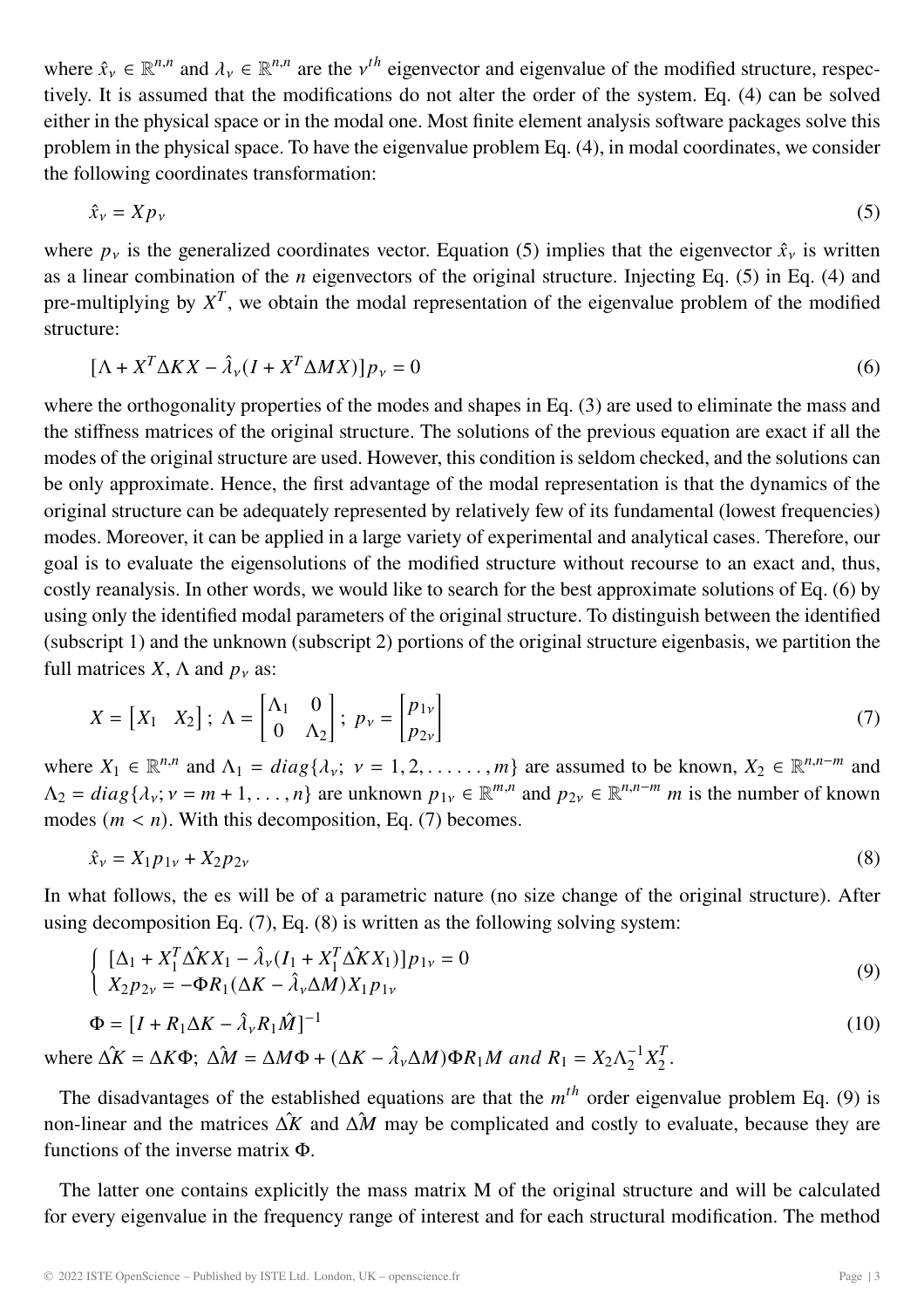employed for solving the general problem Eq. (9) requires that, in an interest frequency band [0,  $f_{max}$ ], where  $f_{max}$  must be lower or equal to the greatest identified eigenfrequency of the original structure, the matrix  $\Phi$  is approximated by an  $n \times n$  polynomial matrix of *n* degree:

$$
\Phi \cong \Psi[I + \hat{\lambda}_{\nu}R_{1}\hat{M} + \hat{\lambda}_{\nu}(R_{1}\hat{M}\Psi) + \hat{\lambda}_{\nu}^{2}(R_{1}\hat{M}\Psi)^{2} + ... + \hat{\lambda}_{\nu}^{n}(R_{1}\hat{M}\Psi)^{n}]
$$
\n(11)

$$
\Psi = \left[I + R_1 \Delta K\right]^{-1} \tag{12}
$$

$$
[\Lambda_1 + X_1^T \Delta K X_1 - \hat{\lambda}_\nu (I_1 + X_1^T H_1 X_1) - \hat{\lambda}_\nu^2 (X_1^T H_2 X_1) - \dots - \hat{\lambda}_\nu^n (X_1^T H_n X_1)] p_{1\nu} = 0 \tag{13}
$$

$$
\begin{cases}\nH_k = H_{(k-1)} \cdot D_1 + \dots + H_1 \cdot D_{(k-1)} - \Delta K \cdot D_k \\
H_1 = \Delta K - \Delta M \cdot D_1 \quad \text{for } k = 2, \dots, n\n\end{cases} (14)
$$

$$
\Delta K = \Delta K \Psi
$$
;  $\Delta M = \Delta M \Psi$ ;  $D_k = R_k \Delta M - R_{(k+1)} \Delta K$  and  $R_k = X_2 \Lambda_2^{-k} X_2^{T}$ 

$$
\hat{x}_{\nu} = \Psi[I + \hat{\lambda}_{\nu}C_1 + \hat{\lambda}_{\nu}^2C_2 + ... + \hat{\lambda}_{\nu}^nC_n]X_1p_{1\nu}
$$
\n(15)

$$
\begin{cases}\nC_k = D_1.C_{(k-1)} + ... + D_{(k-1)}.C_1 + D_k \\
C_1 = D_1 \quad \text{for } k = 2, ..., n\n\end{cases}
$$
\n(16)

#### **4. Structural Modification of Dissipative Structures**

# **4.1.** *Proportional viscous damping*

In the equation of motion of the modified dissipative structure Eq. (4), we project  $\hat{z}_v$  the motion vector in the modal base,  $X$ , of the conservative structure associated with the original structure:

$$
\hat{z}_v = Z p_v = Z_1 p_{1v} + Z_2 p_{2v} \tag{17}
$$

We replace Eq. (17) in Eq. (2) and multiply by  $X^T$ , and it results in the following system:

$$
[\Lambda + Z^T \Delta K Z + \hat{s}_{\nu} (\beta + Z^T \Delta B Z) + \hat{s}_{\nu}^2 (I + Z^T \Delta M Z)] p_{\nu} = 0
$$
\n(18)

 $\beta = X^T B X$  is the generalized damped matrix. This symmetric matrix is generally full. A necessary and sufficient condition for its diagonalization is  $BM^{-1}K = KM^{-1}B$  (this is assuming that Basile is checked only if the eigenvalues are distinct). In practice,  $\beta$  is not diagonal, [17] highlights that the influence of his extra diagonal terms, on mechanical structure behavior, is generally negligible, except in the case of very close eigenfrequencies. Using decomposition of Eq. (7) and substituting Eq. (2) by Eq. (18), which results in the equations:

$$
[\Lambda_1 + Z_1^T \Delta K Z_1 + \hat{s}_{\nu}(\beta_1 + Z_1^T \Delta B Z_1) + \hat{s}_{\nu}^2 (I_1 + Z_1^T \Delta M Z_1)] p_{1\nu} + Z_2^T [\Delta K + \hat{s}_{\nu} \Delta B + \hat{s}_{\nu}^2 \Delta M] Z_2 = 0 \tag{19}
$$
  

$$
Z_1^T [\Delta K + \hat{s}_{\nu} \Delta B + \hat{s}_{\nu}^2 \Delta M] Z_1 + [\Lambda_2 + Z_2^T \Delta K Z_2 + \hat{s}_{\nu}(\beta_2 + Z_2^T \Delta B Z_2) + \hat{s}_{\nu}^2 (I_2 + Z_2^T \Delta M Z_2)] p_{2\nu} = 0 \tag{20}
$$

where:  $\Lambda_1 = Z_1^T K Z_1$ ;  $\Lambda_2 = Z_2^T K Z_2$ ;  $I_1 = Z_1^T M Z_1$ ;  $I_2 = Z_2^T M Z_2$ ;  $\beta_1 = Z_1^T B Z_1$ ;  $\beta_1 = Z_1^T B Z_1$ . Using Eq.  $(18)$  and Eq.  $(19)$  we can write:

$$
[\Lambda_1 + \delta K + \hat{s}_{\nu}(\beta_1 + \delta B) + \hat{s}_{\nu}^2(I_1 + \delta M)Z_1^T \Delta S \Phi R_1 \Delta S Z_1] p_{1\nu} = 0
$$
\n(21)

$$
Z_2 p_{2\nu} = -[I + R_1 \Delta K + \hat{s}_{\nu} R_1 \hat{B} + \hat{s}_{\nu}^2 \hat{M}]^{-1} R_1 \Delta S Z_1 p_{1\nu}
$$
\n(22)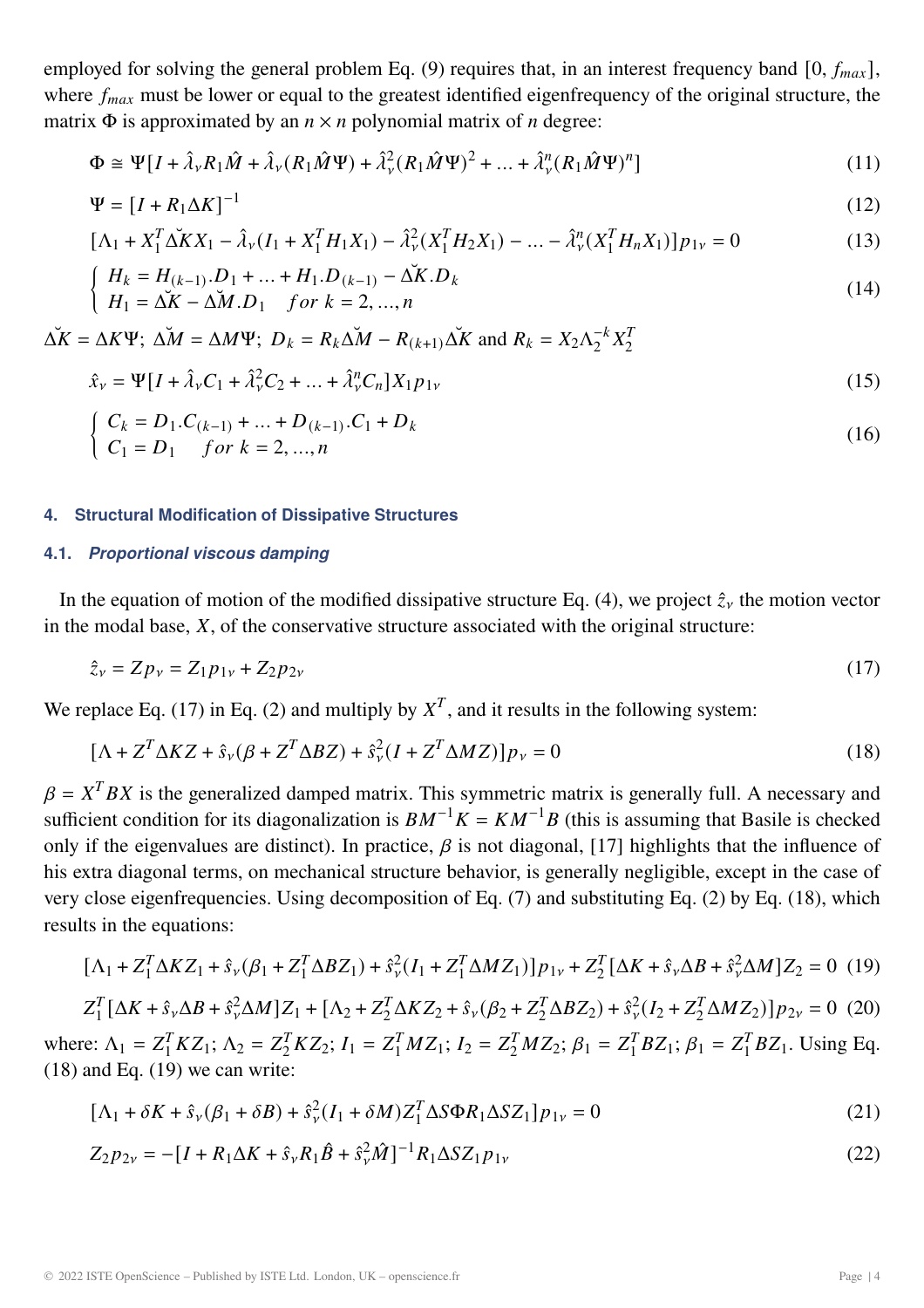where: 
$$
\delta K = Z_1^T \Delta K Z_1; \delta M = Z_2^T \Delta M Z_2; \delta B = Z_1^T \Delta B Z_1; \Delta S = \Delta K + \hat{s}_\nu \Delta B + \hat{s}_\nu^2 \Delta M.
$$

$$
\Phi = [I + R_1 \Delta K + \hat{s}_\nu R_1 \hat{B} + \hat{s}_\nu^2 \hat{M}]^{-1} = \Psi [I - P + P^2 - \dots]
$$

$$
\text{where: } \Psi [I + R_1 \Delta K]^{-1}; R_1 = Z_2 \Lambda_2^{-1} Z_2^T \text{ and } P = \hat{s}_\nu R_1 (\hat{B} + \hat{s}_\nu \hat{M}) \Psi
$$
\n
$$
(23)
$$

If  $\| P \| \ll 1$  (often confirmed thanks to the matrix P form) and if our studies are limited to the developing of  $\hat{s}^2_{\nu}$ , Eq. (21) can be reduced to:

$$
[A_0 + \hat{s}_\nu A_1 + \hat{s}_\nu^2 A_2] p_{1\nu} = 0 \tag{24}
$$

where:  $A_0 = [\Lambda_1 + Z_1^T \Delta \hat{K} Z_1]$ ;  $A_1 = [\beta_1 + Z_1^T (\Delta \hat{K} R_1 \hat{B} \Psi - \Delta \hat{K} R_1 B - \Delta \hat{B}) Z_1]$  and  $A_2 = [I_1 + Z_1^T (\Delta \hat{K} R_1 (\hat{M} \Psi - \Delta \hat{K} B_1 B - \Delta \hat{B}) Z_1]$  $\hat{B}\Psi R_1\hat{B}\Psi+\hat{B}\Psi R_1B-M)+\Delta\hat{B}R_1(\hat{B}\Psi-B)-\Delta\hat{M} \{Z_1\}$  where:  $\Delta\hat{M}=\Delta M\Psi; \Delta\hat{K}=\Delta K\Psi$  and  $\Delta\hat{B}=\Delta B\Psi$ 

When the proportional damping is a Rayleigh type, matrix  $B$  can be written as a weighted sum of the mass and the stiffness matrices (Basile hypothesis), and:  $B = \alpha M + \chi K$ ;  $\alpha$  and  $\chi$  are random coefficients. With this damping,  $A_1$  and  $A_2$  do not explicitly depend on K, M and B.

#### **4.2.** *Non-proportional viscous damping*

The modal base of the associated conservative structure does not allow the damping matrix diagonalization  $B$ . It is, therefore, preferable to transform the problem with eigenvalues of the second-order of the  $n$ dimension into a linear classical form of  $2n$  dimension. This modification is achieved by Duncan's transformation, the quantities of generalized movements  $M\dot{q}$  of the system, considered as auxiliary variables [18], or by adding a trivial matrix equation, based on generalized velocities [19]. The addition according to the second step of the auxiliary identity is described as follows:

$$
M\dot{q}(t) = M\dot{q}(t) \tag{25}
$$

$$
(A - S_{\nu}U)y_{\nu} = 0 \tag{26}
$$

$$
A = \begin{bmatrix} -K & 0 \\ 0 & M \end{bmatrix}
$$
 and  $U = \begin{bmatrix} B & M \\ M & 0 \end{bmatrix}$  (0 is a *n* order 0 matrices).

Modal and spectral matrices are grouped in the following forms:

$$
\tilde{Y} = \begin{bmatrix} Y & \bar{Y} \\ YS & \bar{Y}S \end{bmatrix} \; ; \; \tilde{S} = \begin{bmatrix} S & 0 \\ 0 & \bar{S} \end{bmatrix} \tag{27}
$$

where :  $\tilde{Y}$ ,  $\tilde{S}$ ,  $U$  and  $A$  satisfy the orthogonality constraints  $\tilde{Y}^T U \tilde{Y} = \tilde{N}$  and  $\tilde{Y}^T A \tilde{Y} = \tilde{N} \tilde{S}$ ;  $\tilde{N} = \begin{bmatrix} N & 0 \\ 0 & \bar{N} \end{bmatrix}$  $0 \quad \bar{N}$ 1  $N = diag\{n_v\}$ ;  $n_v$  is a real or a complex scalar, for the following, we will consider  $n_v = 1$ . By decomposing Y and S in a known part  $Y_1$ ,  $S_1$  an unknown part  $Y_2$ ,  $S_2$  as:

$$
Y = \begin{bmatrix} Y_1 & Y_2 \end{bmatrix} ; S = \begin{bmatrix} S_1 & 0 \\ 0 & S_2 \end{bmatrix}
$$
 (28)

where :  $Y_1 \in \mathbb{C}^{n,m}$ ;  $S_1 = Diag\{S_v = -a_v\omega_v + j\omega_v, v = 1, 2, ..., m\}$ ;  $Y_2 \in \mathbb{C}^{n,n-m}$  and  $S_2 = Diag\{S_v = -a_v\omega_v + j\omega_v, v = 1, 2, ..., m\}$  $-a_v \omega_v + i \omega_v, v = m + 1, ..., n$ 

We rewrite  $\tilde{Y} \tilde{S}$  as:

$$
\tilde{Y} = \begin{bmatrix} \tilde{Y}_1 & \tilde{Y}_2 \end{bmatrix} ; \ \tilde{S} = \begin{bmatrix} \tilde{S}_1 & 0 \\ 0 & \tilde{S}_2 \end{bmatrix}
$$
\n(29)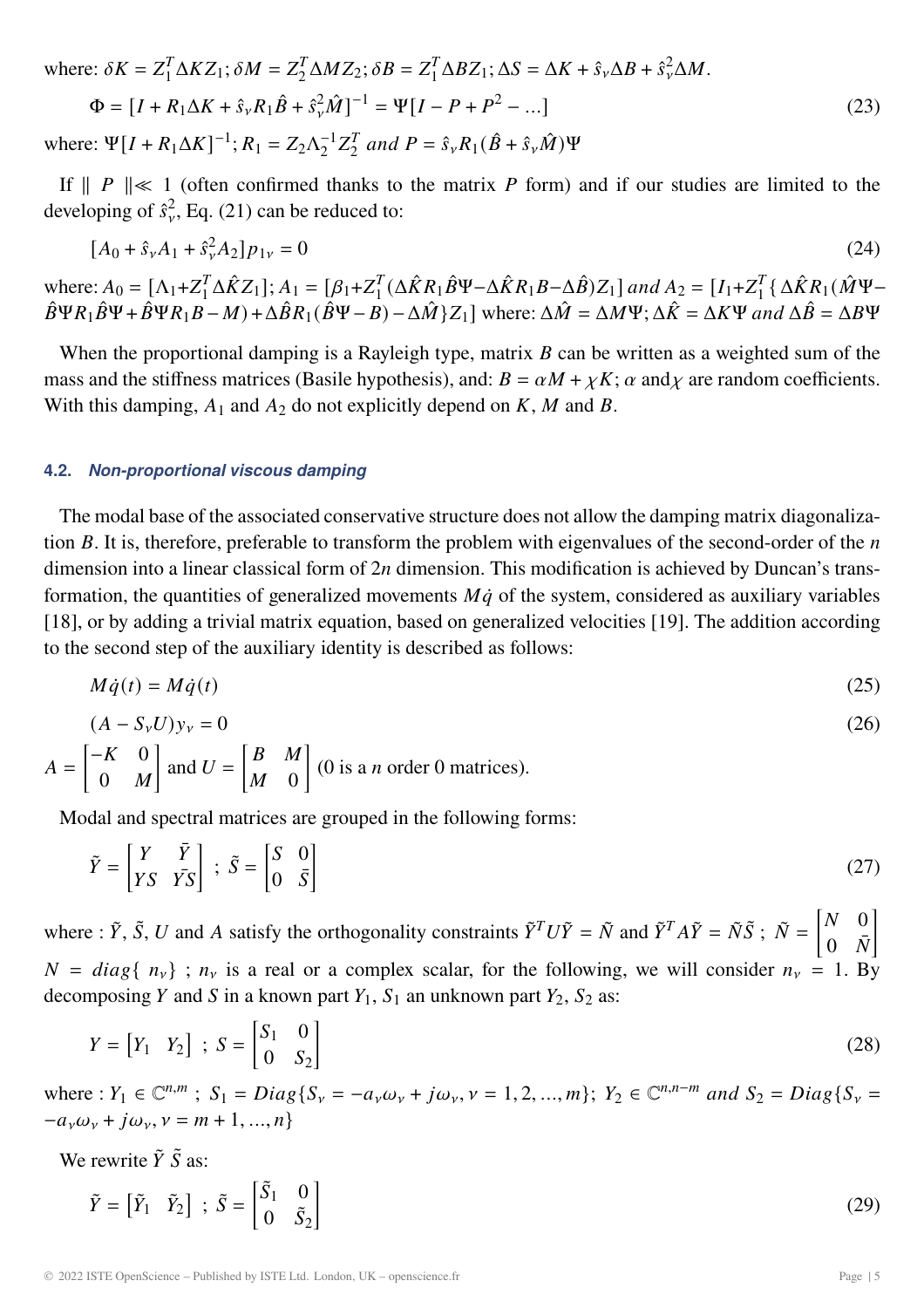where: 
$$
\tilde{Y}_1 = \begin{bmatrix} Y & \bar{Y}_1 \\ Y_1 S_1 & \bar{Y}_1 \bar{S}_1 \end{bmatrix}
$$
;  $\tilde{Y}_2 = \begin{bmatrix} Y_2 & \bar{Y}_2 \\ Y_2 S_2 & \bar{Y}_2 \bar{S}_2 \end{bmatrix}$ ;  
\n $\tilde{S}_1 = \begin{bmatrix} S_1 & 0 \\ 0 & \bar{S}_1 \end{bmatrix}$  and  $\tilde{S}_2 = \begin{bmatrix} S_2 & 0 \\ 0 & \bar{S}_2 \end{bmatrix}$  The changed system has the following equation:  
\n $[A + \Delta A - \hat{S}v(U + \Delta U)]\hat{y}_v = 0$  (30)

If we project the vector  $\hat{y}_v$  in the modal basis of the initial dissipative structure

$$
\hat{y}_{\nu} = \tilde{Y}c_{\nu} = \tilde{Y}_1c_{1\nu} + \tilde{Y}_2c_{2\nu}
$$
\n(31)

And then multiply it by Eq.  $(30)\tilde{Y}^T$ , we will have:

$$
[L + \hat{S}_{\nu}M + \hat{S}_{\nu}^{2}N]\hat{c}_{1\nu} = 0
$$
\n(32)

where :  $L = [\tilde{S}_1 + \tilde{Y}_1^T \Delta A \tilde{Y}_1]$ ;  $M = [I_{2m} - \tilde{Y}_1^T (\Delta U + \Delta A (R_2 \Delta A - R_1 \Delta U)) \tilde{Y}_1]$ ;  $N1 = [\tilde{Y}_1^T \Delta A \{R_1(\Delta U R_1 \Delta U - R_1 \Delta U)\} \Delta A]$  $\Delta UR_2\Delta A$ )− $R_3\Delta A$ + $R_2(\Delta U - \Delta AR_1\Delta U + \Delta AR_2\Delta A)$ } $\tilde{Y}_1$ ];  $N_2 = [\tilde{Y}_1^T(R_2\Delta A - R_1\Delta U)\tilde{Y}_1]$  and  $N = N1 + N2$ ; where :  $R_1 = \tilde{Y}_2 \tilde{S}_2^{-1} \tilde{Y}_2^T$ ;  $R_2 = \tilde{Y}_2 \tilde{S}_2^{-2} \tilde{Y}_2^T$  and  $R_3 = \tilde{Y}_2 \tilde{S}_2^{-3} \tilde{Y}_2^T$  We can clearly notice that neither the matrix A nor  $U$  appear explicitly.

#### **5. Applications**

Two numeric tests are presented to illustrate the proposed method. The test below is used to evaluate the difference between the natural frequencies of the two prototypes of the model:  $\delta f_v(in \%) = \frac{|f_v^{ex} - \hat{f}_v|}{\epsilon e^{x}}$  $f_\nu^{ex}$ ∗100

 <sup>=</sup> [ <sup>|</sup> <sup>−</sup> <sup>ˆ</sup> |  $\frac{|I_V|}{||Y_V^{ex}||} \frac{|I_V|}{||Y_V^{ex}||}$   $|^2$  " we is the exact value and "^" represents the approximate value.

#### **5.1.** *Example 1: Gantry "with proportional damping"*

In this example, the procedure is applied to gantry Figure 1. This initial model has 74 nodes, each node also has 3 DDL. The modified elements are illustrated in Figure 1 and their modifications are reported in Table 1. The characteristics of the gantry are as follows:

 $S_h^i = 0.004m^2$  (section horizontal)  $L_h^i = 15m$  (longueur horizontal)  $S_v^i = 0.006m^2$  (section vertical)  $L_v^i = 3m$  (longueur vertical)  $S_i^i = 0.003m^2$  (section incliner)  $L_i^i = \sqrt{34} m$  (longueur incliner)  $E^{i} = 0.75e^{11}N/m^{2}$  $\rho^{i} = 2800kg/m^{3}$  $I^i = 0.0756m^4$ 

Proportional damping of the Rayleigh type on all gantry elements with a damping coefficient  $a<sub>v</sub>$ proportional to the mass and the stiffness.

Table 2 presents eigenfrequencies of the initial and the modified structures, calculated directly and with the method [6]. It also compares the  $MACs$  of the initial and modified structures.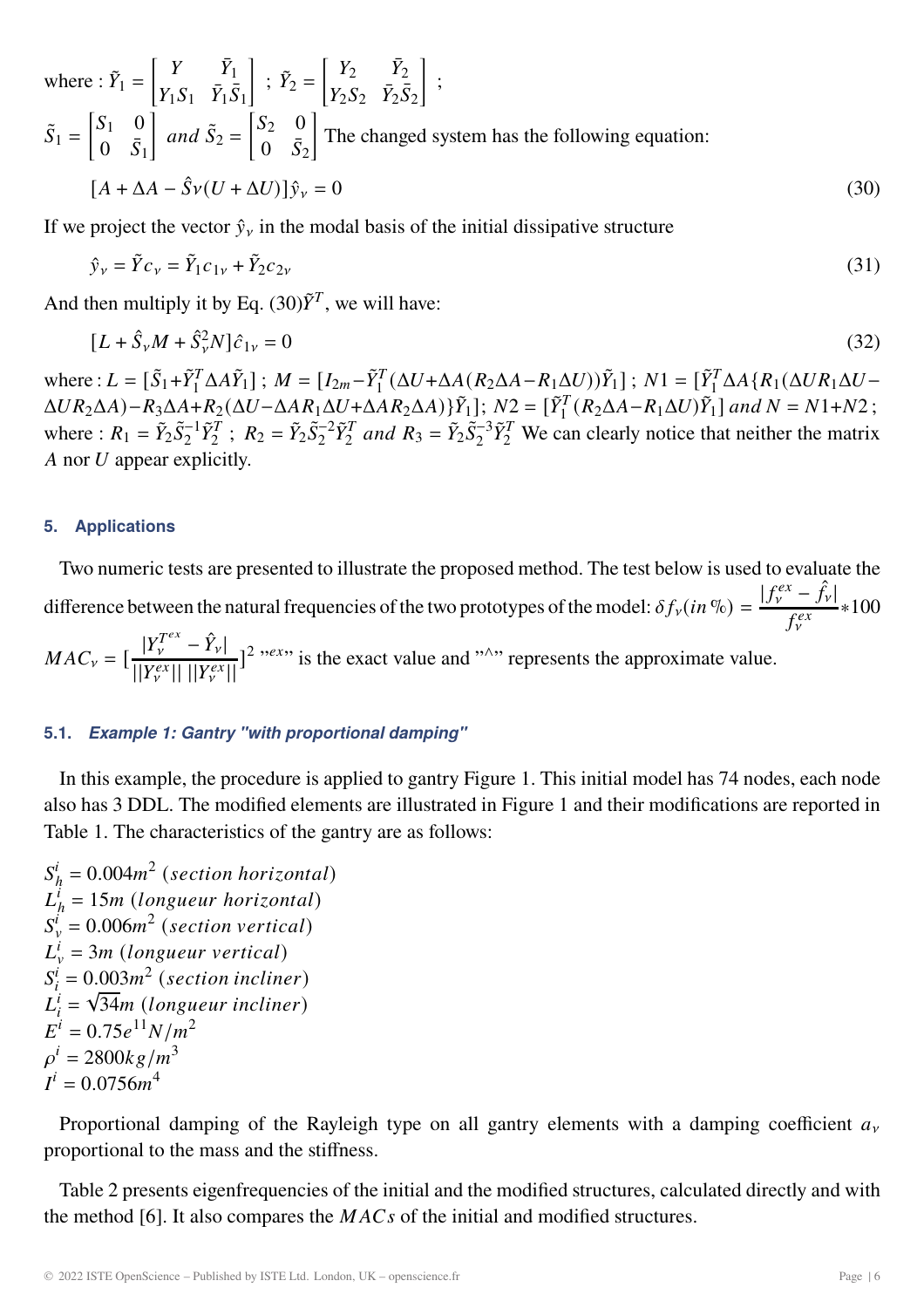

**Figure 1.** *Gantry portico.*

| <b>Nb</b> Elements | $E^m$           | $I^m$        | $S^m$              |
|--------------------|-----------------|--------------|--------------------|
| $\mathbf{1}$       | $E^i$           | $10.1 * I^i$ | $\boldsymbol{S}^i$ |
| $\overline{c}$     | $E^i$           | $10.1 * I^i$ | $S^i$              |
| $\overline{7}$     | $E^i$           | $1.1 * I^i$  | $S^i$              |
| 8                  | $E^i$           | $1.1 * I^i$  | $\mathcal{S}^i$    |
| 9                  | $E^i$           | $1.1 * I^i$  | $S^i$              |
| 15                 | $2.8 * E^{i}$   | $1.1 * I^i$  | $S^i$              |
| 17                 | $2.8 * E^i$     | 2. $*I^i$    | $S^i$              |
| 18                 | $2.8 * E^i$     | $2. * I^i$   | $S^i$              |
| 22                 | $E^i$           | $10.1 * I^i$ | 2. $* S^i$         |
| 23                 | $E^i$           | $10.1 * I^i$ | 2. $* S^i$         |
| 28                 | $E^i$           | $10.1 * I^i$ | $S^i$              |
| 29                 | $E^i$           | $10.1 * I^i$ | $S^i$              |
| 32                 | $E^i$           | $1.1 * I^i$  | $S^i$              |
| 35                 | $2.8 * E^i$     | $1.1 * I^i$  | $S^i$              |
| 40                 | $E^i$           | $I^i$        | $2.1 * S^i$        |
| 41                 | $E^i$           | $I^i$        | $2.1 * S^i$        |
| 43                 | $E^i$           | $10.1 * I^i$ | $S^i$              |
| 46                 | $E^i$           | $1.1 * I^i$  | $S^i$              |
| 51                 | $2.8 * E^i$     | $I^i$        | $\boldsymbol{S}^i$ |
| 52                 | $2.8 * E^i$     | $I^i$        | $S^i$              |
| 55                 | $1.05 * E^i$    | $1.1 * I^i$  | $S^i$              |
| 58                 | $E^i$           | $10.1*I^i$   | $S^i$              |
| 59                 | $E^i$           | $10.1 * I^i$ | $S^i$              |
| 62                 | $E^i$           | $1.1 * I^i$  | $S^i$              |
| 63                 | $E^i$           | $1.1 * I^i$  | $S^i$              |
| 65                 | $E^i$           | $I^i$        | $2.1 * S^i$        |
| 66                 | $E^i$           | $I^i$        | $2.1 * S^i$        |
| 70                 | $\mathcal{E}^i$ | $2 * I^i$    | $\mathcal{S}^i$    |
| 71                 | $E^i$           | $2 * I^i$    | $\mathcal{S}^i$    |
| 72                 | $1.05 * E^{i}$  | $2.1 * I^i$  | $S^i$              |
| 73                 | $1.05 * E^i$    | $2.1 * I^i$  | $S^i$              |
| 77                 | $E^i$           | $I^i$        | $2.1 * S^i$        |

**Table 1.** *Parametric changes*

Figure 2 Shows the results of introducing residual terms  $R_1$ . The reference frequencies and the frequencies calculated with and without residues for a structure having proportional damping are plotted. The suggested method has a considerable effect on the minimization of the difference between the exact and calculated frequencies. The same observation can be made on the generalized depreciation differences presented in Figure 5.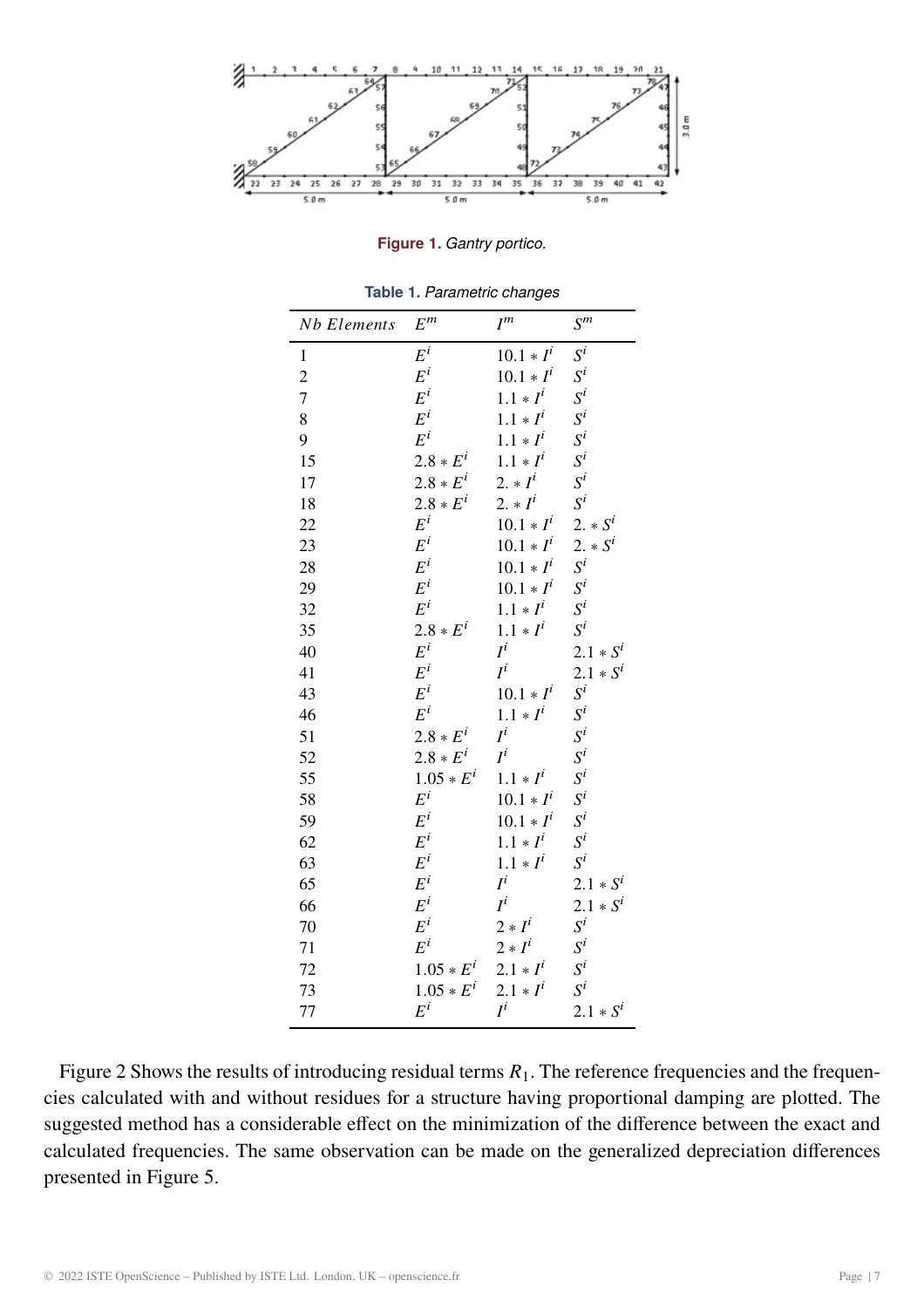**Table 2.***The distance between the first six eigenfrequencies of the initial and modified structures calculated exactly and approximatively.*

| <b>MODES</b> | $f_{\nu_0}^{ex}$ | $f_{\nu}^{ex}$ | $\hat{f}_{\nu}$ | $\delta f_v(in\%)$ $MAC_v$ |        |
|--------------|------------------|----------------|-----------------|----------------------------|--------|
| 1            | 45.15            | 52.52          | 52.52           | 0.0016                     | 1.0000 |
| 2            | 79.04            | 84.45          | 84.45           | 0.0040                     | 1.0000 |
| 3            | 227.18           | 236.12         | 236.22          | 0.0414                     | 1.0000 |
| 4            | 249.66           | 289.02         | 289.11          | 0.0302                     | 0.9999 |
| 5            | 363.56           | 377.03         | 377.22          | 0.0512                     | 1.0000 |
| 6            | 437 72           | 452.96         | 453.14          | 0.0390                     | 0.9998 |



**Figure 2.** *Frequency with and without residue.*



**Figure 3.** *Frequency with residue.*

# **5.2.** *Example 1: Gantry "with proportional damping"*

The proposed method is applied to a two-dimensional gantry, shown in Figure 6 having 22 finite elements, which have 3 DOFs each. We introduce two damping types: Rayleigh proportional damping, on all frame components with a damping coefficient  $a<sub>v</sub> = 2$ %. Nonproportional damping: the initial values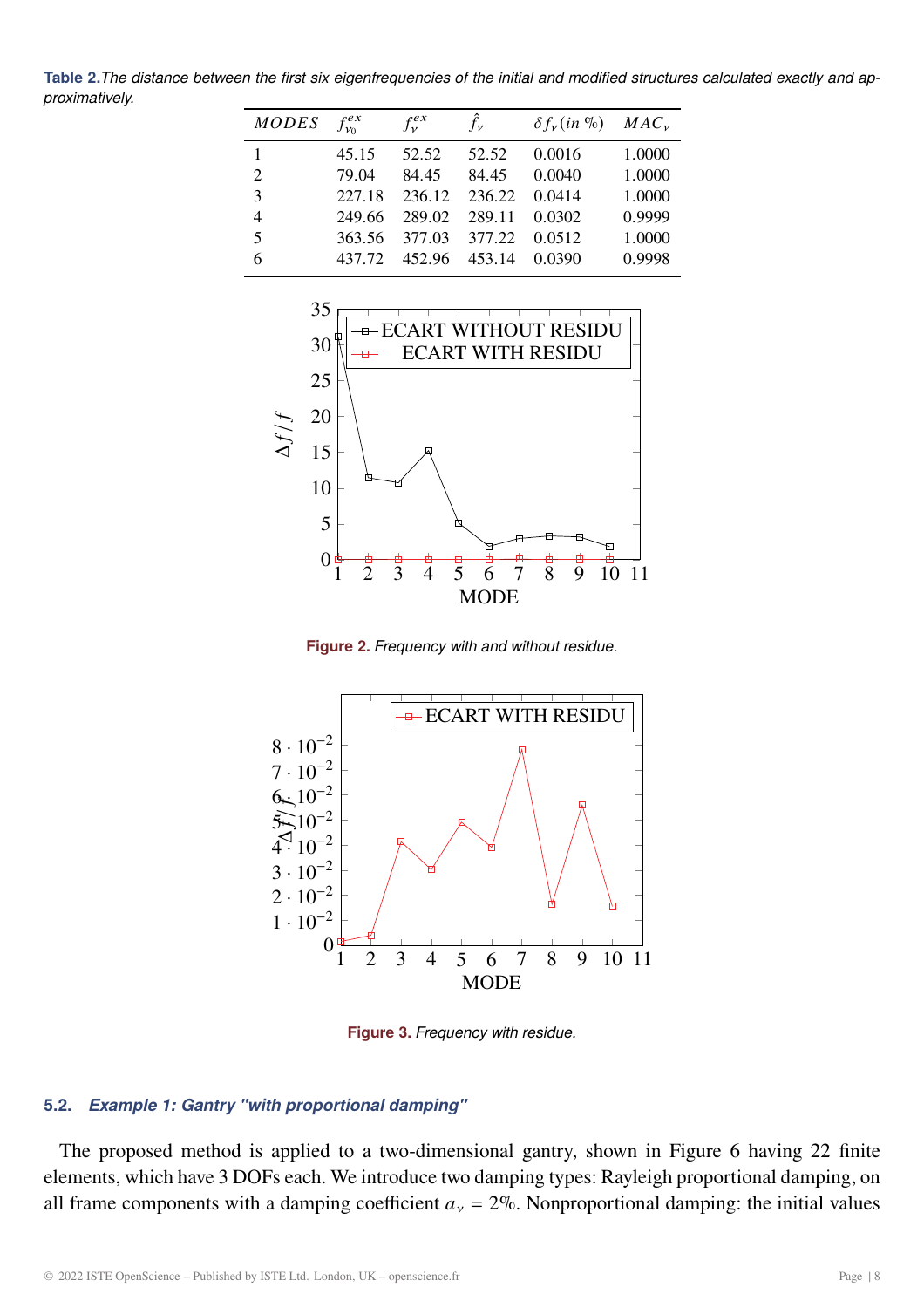

**Figure 4.** *Frequency with residue.*



**Figure 5.** *Frequency with residue.*



**Figure 6.** *Initial structure.*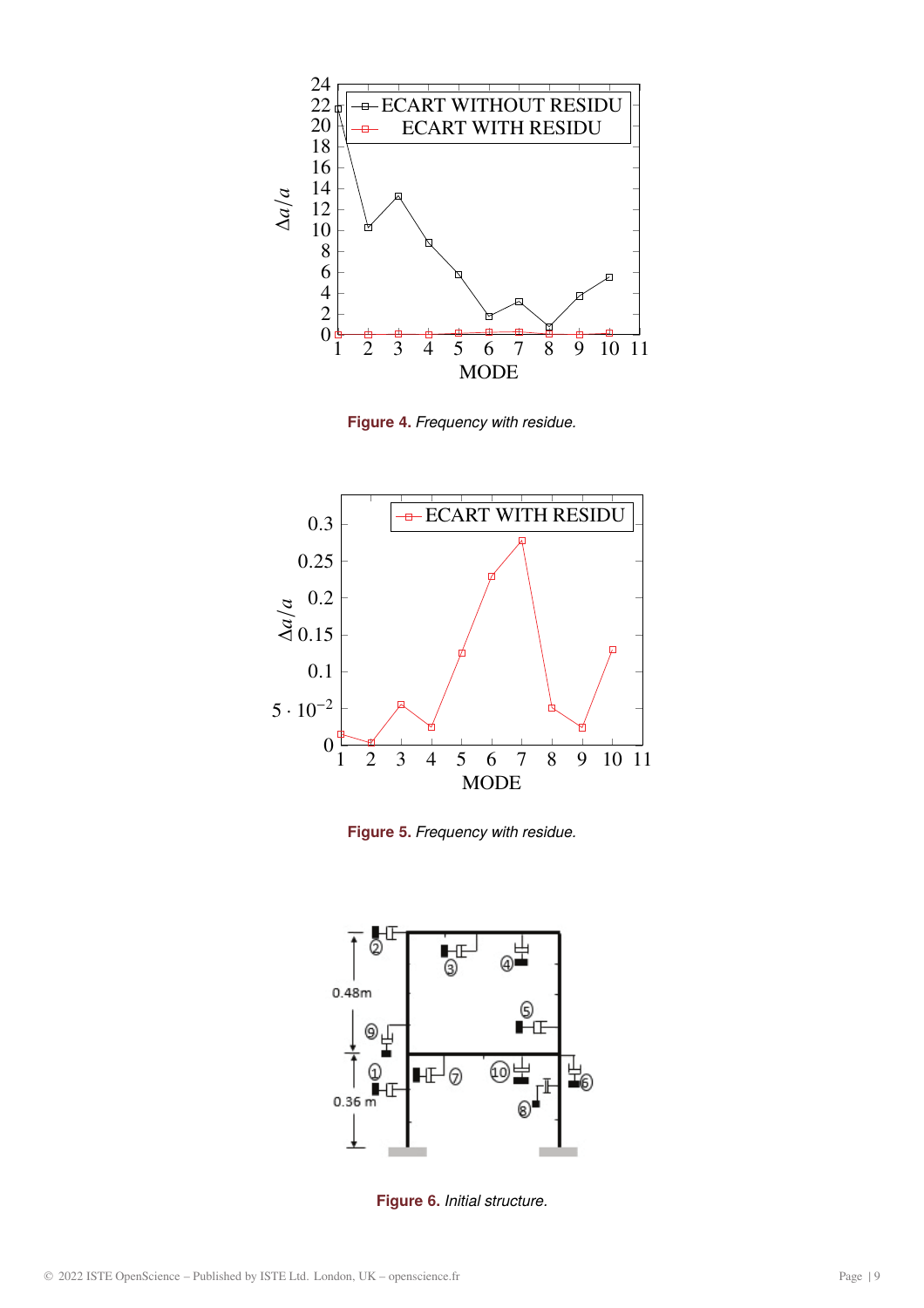are given in table 3, and both the positions and the investment directions are represented in Figure 6. Tables 4 and 5 plus Figure 7. underline the parametric changes and reports of initial and final disturbed dampers. The initial physical characteristics of the conservative structure are:  $Youngmodule: E = 2.110^{11} N/m^2$  $Right section: S = 0.510^{-3}m^2$ Density:  $\rho = 7800kg/m^3$ *Inertiamoment*:  $I = 0.41710^{-08} m^4$ 

Starting from the structure in which eigenfrequencies were calculated by [6], and based on the structural modification, we have made a comparison of these calculated eigenfrequencies with our approached method, then we added a nonproportional damping to the structure.



**Figure 7.** *Changed structure.*

| Damper number  | Valuekg/s |
|----------------|-----------|
| 1              | 50        |
| 2              | 70        |
| 3              | 100       |
| $\overline{4}$ | 80        |
| 5              | 150       |
| 6              | 150       |
| 7              | 50        |
| 8              | 100       |
| 9              | 80        |
| 10             | 80        |

**Table 3.** *Initial model characteristics*

|  |  | Table 4. Damper perturbations |
|--|--|-------------------------------|
|--|--|-------------------------------|

|               | Damper number initial value   final value |
|---------------|-------------------------------------------|
|               |                                           |
| $\mathcal{R}$ | 3                                         |
|               | $\mathcal{D}_{\cdot}$                     |
| 6             | 2                                         |
|               | 2                                         |
| 8             | 2.5                                       |
|               | 2                                         |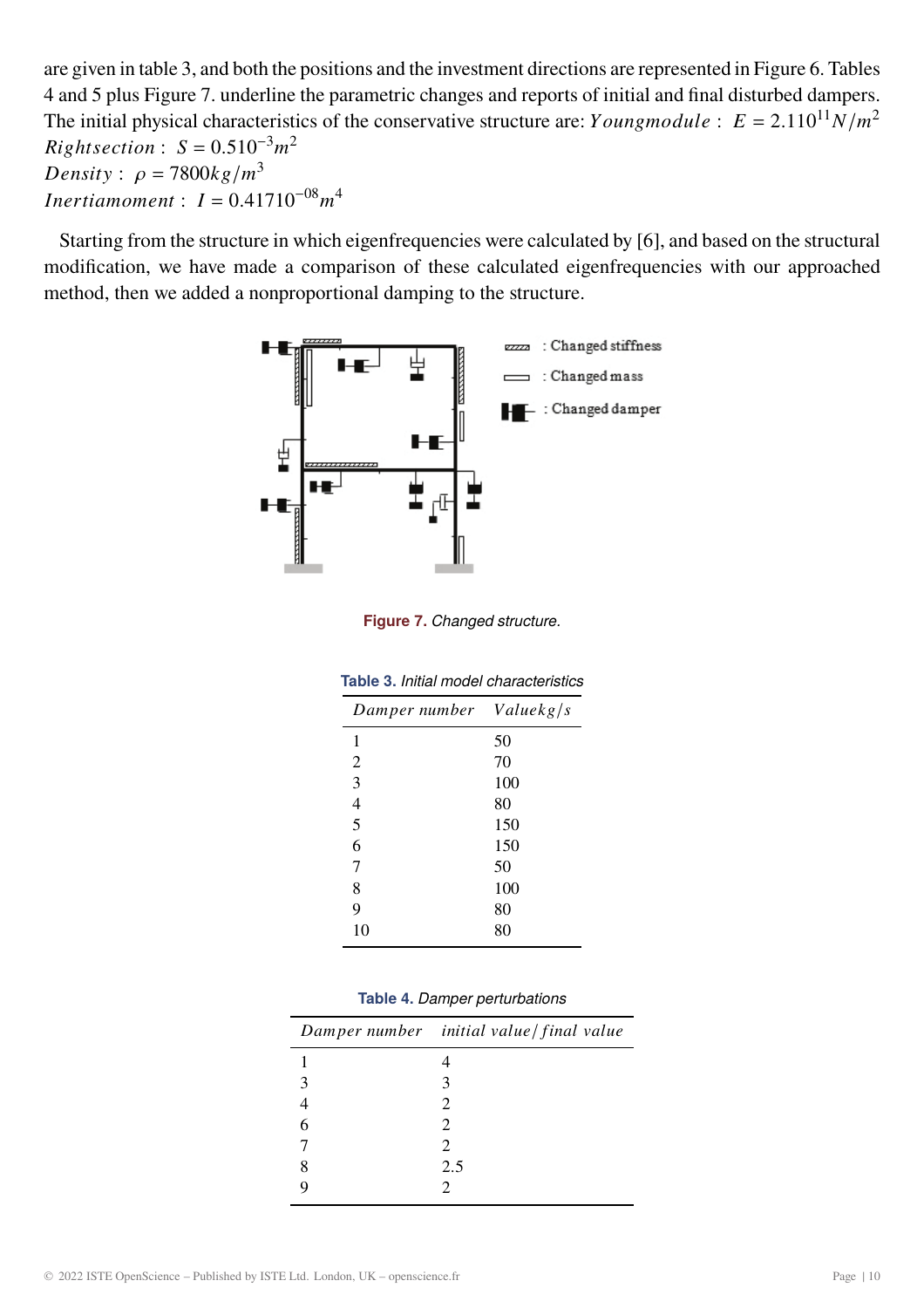|    | Eelement Nb $\rho$ final/ $\rho$ initial E final/E initial |     |
|----|------------------------------------------------------------|-----|
| 1  | 1.                                                         | 0.5 |
| 2  | 1.                                                         | 0.5 |
| 6  | 2.                                                         | 0.5 |
| 7  | 2.                                                         | 0.5 |
| 8  | 1.                                                         | 0.5 |
| 12 | 1.                                                         | 0.5 |
| 13 | 1.                                                         | 0.5 |
| 14 | 2.                                                         | 0.5 |
| 18 | 2.                                                         | 0.5 |
| 19 | 1.                                                         | 0.5 |
| 20 | 1.                                                         | 0.5 |

**Table 6.***The distance between the first six eigenfrequencies of the initial and modified structures calculated exactly and approximatively.*

| MODES | $f_{\nu_0}^{ex}$ | $f_{\nu}^{ex}$ | $\hat{f}_{\nu}$ | $\delta f_{\nu}$ (in %) | $MAC_v$ |
|-------|------------------|----------------|-----------------|-------------------------|---------|
|       | 17.96            | 13.89          | 13.89           | 0.000013                | 0.9999  |
| 2     | 59.71            | 52.20          | 52.20           | 0.000120                | 0.9999  |
| 3     | 97.56            | 78.85          | 78.85           | 0.000198                | 1.0000  |
| 4     | 131.15           | 112.46         | 112.46          | 0.000078                | 0.9999  |
| 5     | 191.53           | 140.36         | 140.37          | 0.000943                | 0.9999  |
| 6     | 203.62           | 156.05         | 156.05          | 0.002177                | 1.0000  |



**Figure 8.** *Frequency with and without residue.*

Figure 8 the relative errors between the approximate and the exact eigenfrequencies of the modified structure are plotted., the difference between the reference frequencies and the frequencies calculated with and without residues for a structure which has nonproportional damping. The suggested method shows that the introduction of the residual terms  $R_1$ ,  $R_2$  and  $R_3$  has a considerable effect on the minimization of the difference between the exact and calculated frequencies. The same observation can be made on the generalized depreciation differences presented in Figure 10.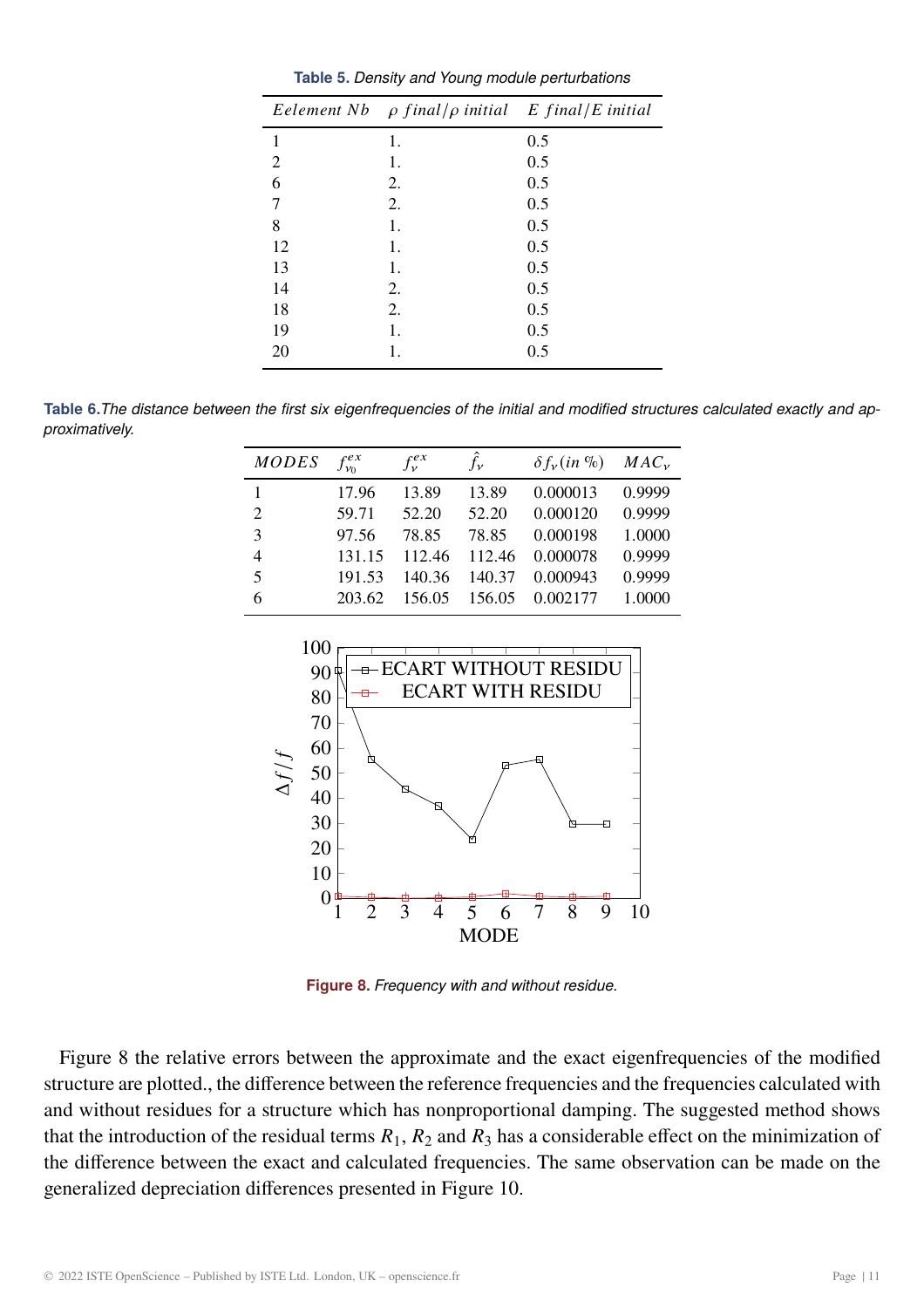

**Figure 9.** *Frequency with residue.*



**Figure 10.** *Damping with and without residuee.*



**Figure 11.** *Damping with and without residuee.*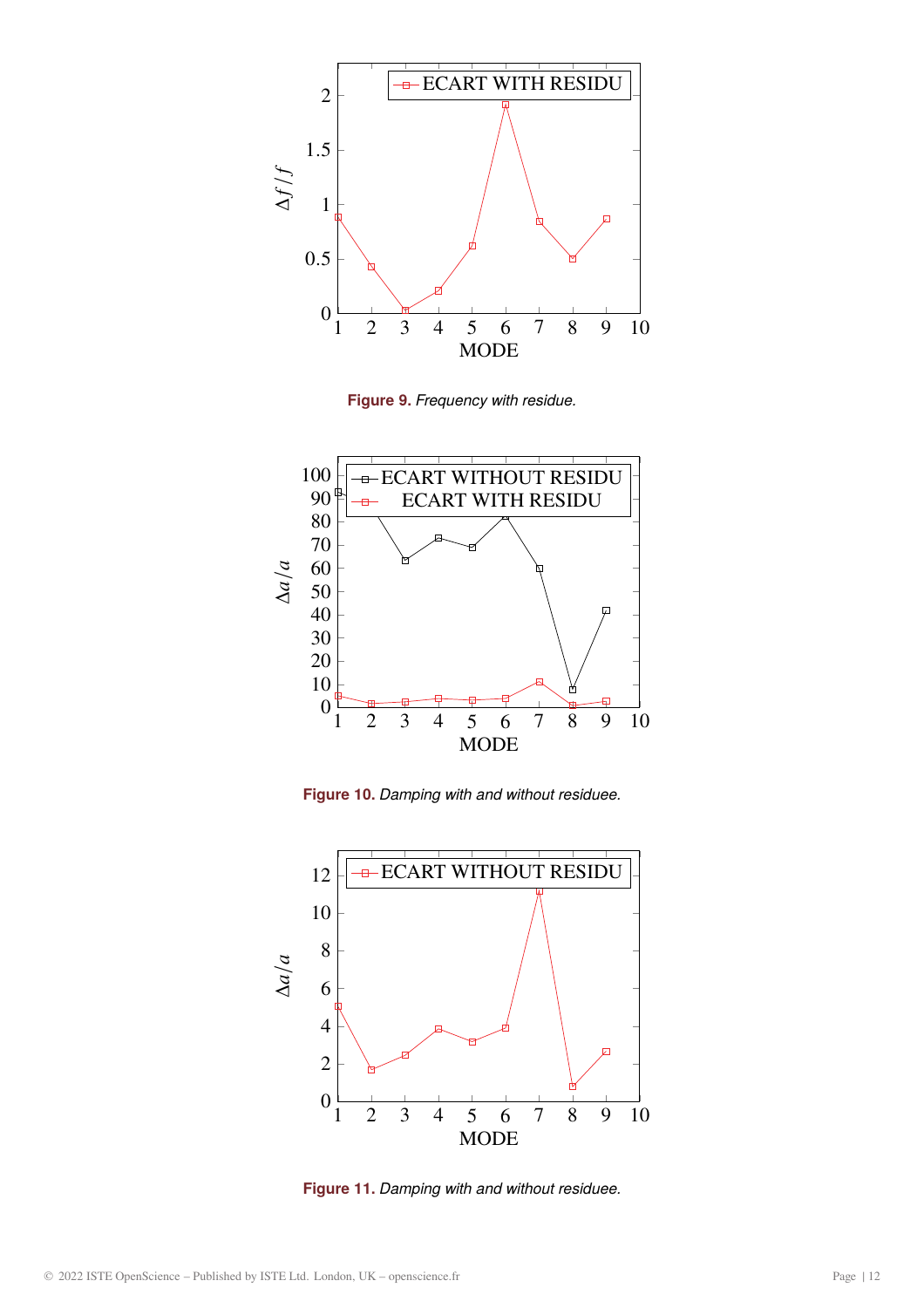#### **6. Discussion**

This study is based on methods using a projection matrix of the Rayleigh-Ritz type on account of the fact that they are easy to implement and are relatively efficient in terms of precision and operational cost. Adding residues to the truncated modal base helps get an improvement on the calculated solutions as well as the generalized damping. Knowing matrices  $A$  and  $U$  is not necessary in case we have got data from experimental tests. Regarding the proposed formulations for conservative structures, adding  $R_1$  or  $(R_1)$ and  $R_2$ ) as residues helps to acquire a pleasing result, therefore, using a second order polyeig function does not have any effect on the found precision.

### **7. Conclusion**

This paper focuses on the reanalysis of the structural modification due to the modification of the parameters (mass, stiffness, and damping). A computationally efficient approach for such modifications has been proposed and developed, which involves only the Identification of the spectral sub-basis of the initial structure matrices. In particular, the approach can adaptively control the accuracy of the approximate solutions. Numerical examples have shown that rapid convergence and accurate results can, therefore, be obtained by the proposed approach. This approach can be readily extended to modifications in the boundary conditions, or to substructuring problems.

#### **References**

- [1] He, JJ and Jiang, JS and Xu, B, reanalysis methods for structural large topological modifications with added degrees of freedom and non-classical damping, Finite elements in Analysis and Design, 44, 75–85 (2007)
- [2] D. Li, Q. Zhou, G. Chen, and Y. Li, Structural dynamic reanalysis method for transonic aeroelastic analysis with global structural modifications, Journal of Fluids and Structures, 74, 306–320 (2017)
- [3] G. Huang, X. Chen, Z. Yang, and B. Wu, Structural dynamic reanalysis method for transonic aeroelastic analysis with global structural modifications, Computers and Structures,198, 12–22, (2018)
- [4] B. S. Wu and Z. G. Li, Reanalysis of structural modifications due to removal of degrees of freedom, Acta Mechanica, 180, 61–71 (2005)
- [5] S. G. Braun and Y. M. Ram, Predicting the effect of structural modification: upper and lower bounds due to modal truncation, (1991)
- [6] A. Bouazzouni, G. Lallement, and S. Cogan, Selecting a Ritz basis for the reanalysis of the frequency response functions of modified structures, Sound and Vibration, 199, 309–322 (1997)
- [7] B. Besselink, A comparison of model reduction techniques from structural dynamics, numerical mathematics and systems and control, Sound and Vibration, 332, 4403–4422 (2013)
- [8] S. Cogan, Réanalyse des structures à partir de données expérimentales: Rigidification et substitution, Besançon (1990)
- [9] K. Cuppens, P. Sas, and L. Hermans, Evaluation of the FRF based substructuring and modal synthesis technique applied to vehicle FE data, in Proceedings of the 25th International Conference on Noise and Vibration Engineering, 1165–1172 (2000)
- [10] J. Peeters, Simulation of dynamic drive train loads in a wind turbine, Katholieke Universiteit Leuven (2006)
- [11] G. Bernagozzi, L. Landi, and P. P. Diotallevi, Truncation error analysis on modal flexibility-based deflections: application to mass regular and irregular structures, Engineering Structures, 142, 192–210 (2017)